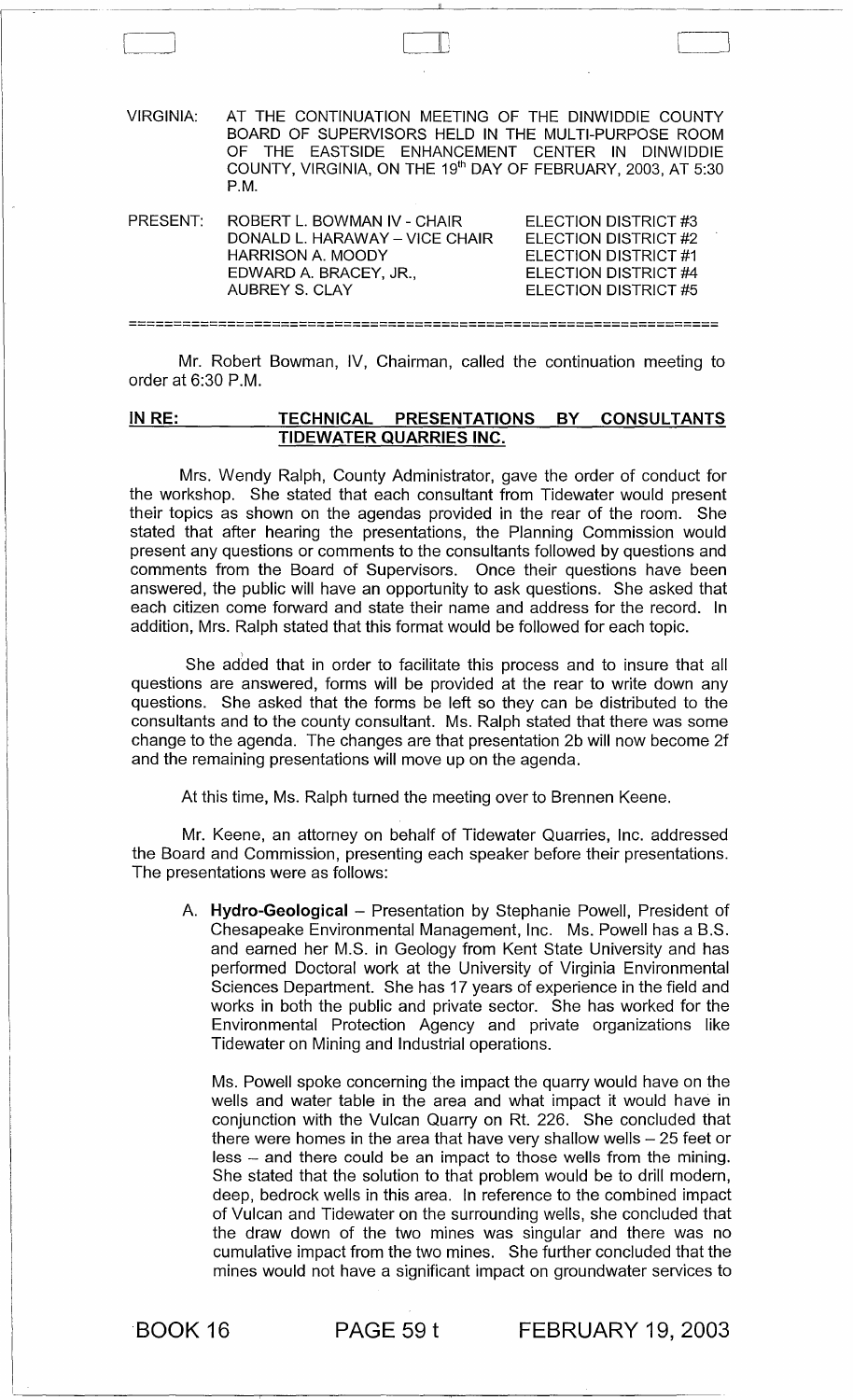wells in the area provided that the shallow wells are replaced with the more modern deep wells. She fielded questions from the Planning Commission, Board of Supervisors, and the following citizens in reference to her presentation:

- 1. Geri Barefoot 7411 Frontage Road, Petersburg, VA 23803
- 2. Wendell Lifsey 4321 Sunset Drive, Petersburg, VA 23803
- 3. Robert Belcher- 27516 Flank Road, Petersburg, VA 23803
- 4. Diane Parker 10700 Chalkley Road, Richmond, VA 23237
- 5. Dale Marks 23830 Frontage Court, Petersburg, VA 23803
- 6. F. P. Clay, Sr. 18603 White Oak Road, Sutherland, VA 23885
- B. Noise Assessment Presentation by Mike Spinano, of Spinano Engineering. Mr. Spinano has a B. S. in Aeronautical Engineering from New York University. He has done graduate course work in acoustics and aerodynamics at New York University. He has done graduate courses in acoustics at the University of Pennsylvania. Mr. Spinano has 30 years of experience in noise and vibration engineering projects. He is extensively published and Board Certified in Noise Control Engineering.

Mr. Spinano reviewed the report he presented with the conditional use permit application for Tidewater Quarries, Inc. He discussed three key sound level descriptors in the course of his discussion. He discussed decibels in terms of maximum sound levels, average sound levels, and equivalent sound levels. He added that the purpose of his analysis was to determine whether the sound levels emanating from the quarry operation would be acceptable.

Mr. Spinano referenced the County Noise Ordinance, which limited noise but does not quantify what is considered unreasonable or unnecessary noise. He stated that he used a standard acceptable limit. Existing noise levels were measured at a Duncan Road location, a Dabney Mill Road location and a Frontage Road location.

Mr. Spinano concluded after much discussion that the noise levels emanating from the quarry would be acceptable noise levels. He fielded questions from the Planning Commissioners and Board of Supervisors and the following citizens in reference to his presentation:

- 1. Geri Barefoot 7411 Frontage Road, Petersburg
- 2. Tom Morgan 9004 Duncan Road, Petersburg
- 3. Elizabeth Samsky 20110 Shippings Road, DeWitt
- 4. Mark J. Huber 6027 Bonneau Road, Richmond
- 5. Dianne Parker 10700 Chalkley Road, Richmond
- 6. Robert Belcher 27516 Flank Road, Petersburg
- 7. Barbara M. Wilson 8804 Duncan Road, Petersburg
- 8. Charles Roberson 7101 Frontage Road, Petersburg
- 9. Forrest Clay 18603 White Oak Road, Sutherland
- 10. Kerry Giannotti 19613 Trench Drive, Sutherland

Mr. Bowman asked Mr. Keene to introduce the next speaker.

C. Wetlands and Endangered Species - Presented by Thaddeus Loucks of the Timmons Group. Mr. Loucks has a B.S. in Biology from Juniata College and a M. S. in Environmental Science from Long Island University. He has eight years experience in wetland delineation and is a certified professional wetland scientist. He stated that wetland delineation has been done on the property and has been approved by the Corp of Engineers. He also stated that he researched the database provided by the Department of Games and Inland Fisheries and the preliminary findings are that there are no endangered species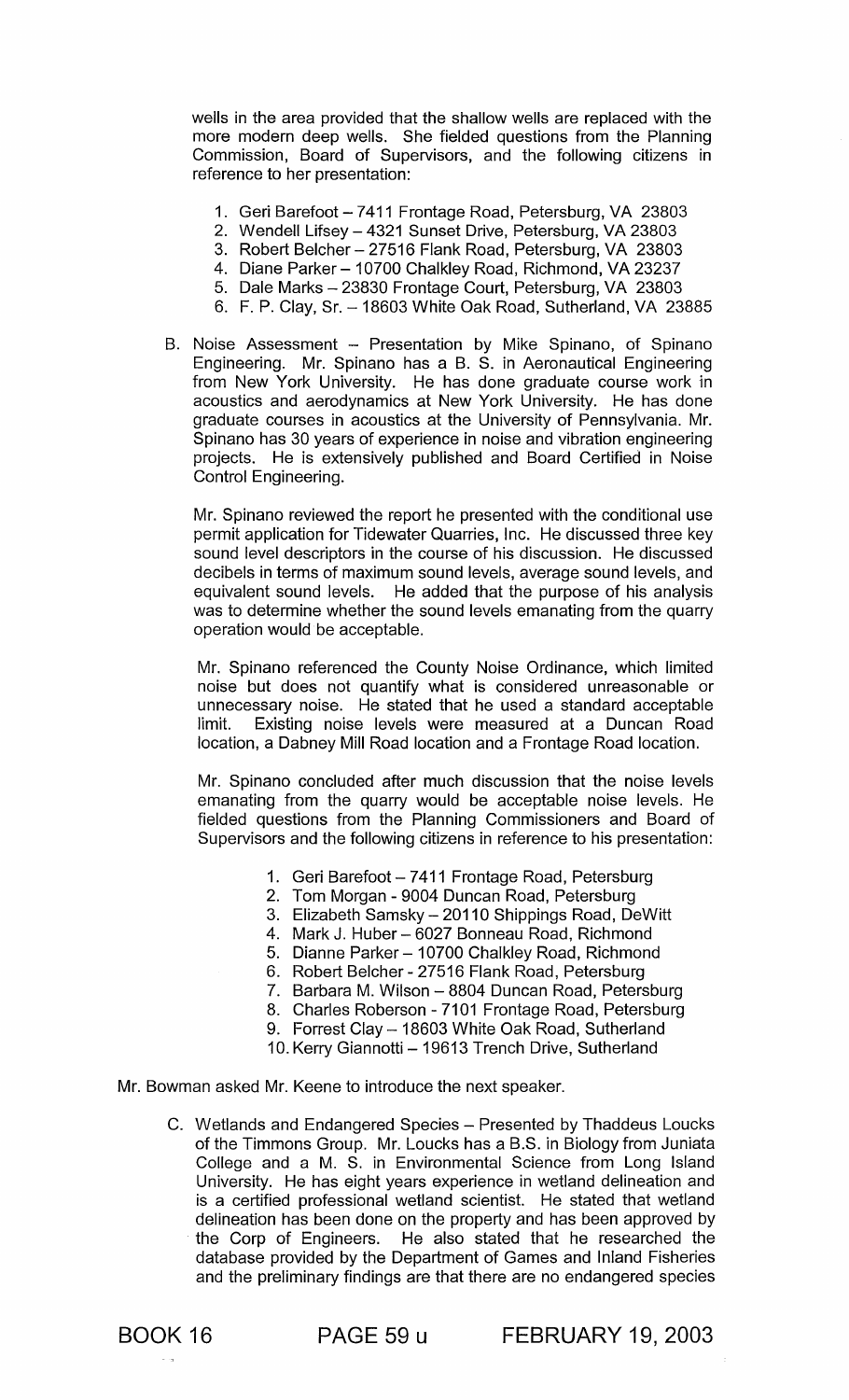on the property. Mr. Loucks stated that there were two tributaries along eastern and western boundaries of the property, Hatchers Run and Rocky Branch. He said any wetland impacted by the project would be mitigated on or off site according to DEQ requirements. Mr. Loucks fielded questions from the Planning Commissioners and Board of Supervisors and the following citizen in reference to his presentation:

 $\Box$ 

## 1. Geri Barefoot - 7411 Frontage Road, Petersburg, Va

- Mr. Keene introduced the next speaker.
	- D. Master Plan Presented by Andrew Gould of Timmons Group. Mr. Gould has a B.S. in Civil Engineering from Notre Dame University and a M. S. in Civil Engineering from Virginia Polytechnic Institute and has 9 years experience in environmental services with a particular experience in wetlands, water quality and site design. Mr. Gould stated that in developing the master plan for the site, he first identified the constraints of the site and then determined how the facilities required would best fit into the constraints. He said the property lines were set into the property one hundred feet to provide a buffer to surrounding properties. He said they also looked at the wetland information as a constraint. In addition, the noise berms were shown as constraints. He said before arranging the facilities on the site he considered historical resources. The historical resource that was of special concern was an artillery placement at the southern end of the site. He said because of it an additional buffer has been added and the noise berms have been moved. He also looked at the treatment of the storm water from the property. He said DMME has regulations for the control of storm water for mining sites. DEQ also requires this project to obtain a Virginia Pollution Discharge Elimination Systems Permit. Mr. Gould fielded questions from the Planning Commissioners and Board of Supervisors and the following citizens in reference to his presentation:
		- 1. Geri Barefoot 7411 Frontage Road, Petersburg, Va
		- 2. Diane Parker 10700 Chalkley Road, Richmond, Va
		- 3. Robert Belcher 27516 Flank Road, Petersburg, VA
		- 4. Shelley W. Shipp 7801 Squirrel Level Road, Petersburg, Va
		- 5. George Whitman 13010 Old Stage Road, Petersburg, VA
	- E. Lighting Guidelines Presented by David Hartman, P.E., of Whitescarver, Hurd & Obenchain. Mr. Hartman has a B.S. in Electrical Engineering from VPI and 10 years experience in electrical engineering, including lighting design. He stated. that they expected to apply a typical quarry lighting design to this site. He said that they contacted the County and discovered that they did not have specific lighting guideline ordinances to follow. He said they would be using a maximum 30-foot pole with a maximum  $\frac{1}{2}$  foot-candle of light at the property lines. He also said a flat lens with a 400 watt lamp would be used. He concluded that the quarry would be well lit. Mr. Hartman fielded questions from the Planning Commissioners and Board of Supervisors and the following citizen in reference to his presentation:
		- 1. Mrs. Geri Barefoot 7411 Frontage Road, Petersburg

The public was reminded that anyone who wanted to submit questions in writing could do so by filling out one of the forms at the back of the room.

BOOK 16 PAGE 59 u FEBRUARY 19, 2003